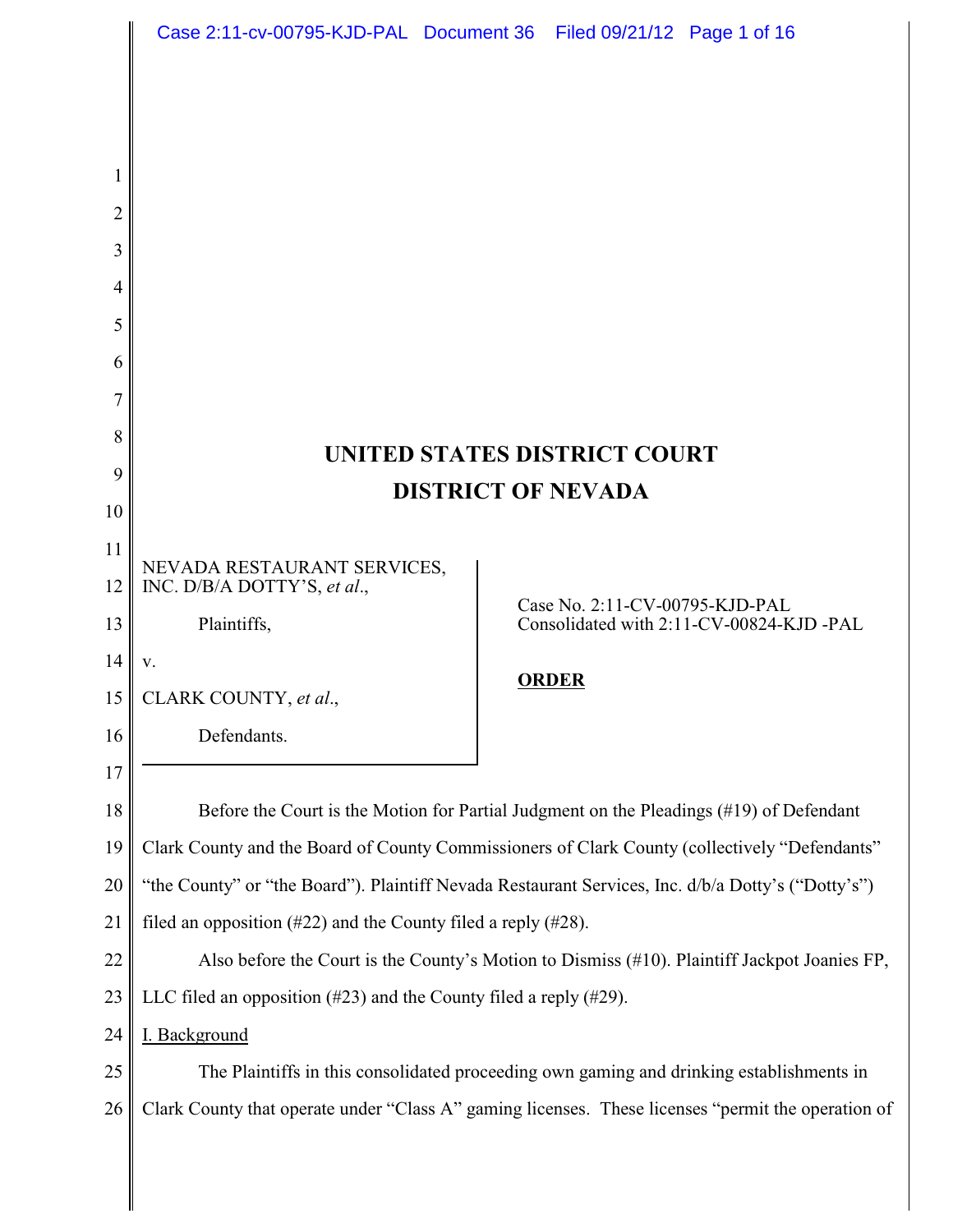1 2 3 4 5 6 7 8 9 a total of fifteen or fewer slot machines incidental to the primary business at the establishment wherein the slot machines are to be located." Clark County Code (the "Code")  $\S 8.04.040(B)(3)$ (emphasis added). Plaintiffs operate their businesses in neighborhood locations such as strip malls, and feature a "living room" atmosphere rather than a traditional tavern setting. Unlike many traditional taverns, Plaintiffs' businesses do not have bars or structurally embedded gaming machines. Instead, alcohol is served directly to customers or ordered from behind a low counter, and the slots are free-standing and arranged in an open lounge environment. This business model generally requires many fewer employees than the more traditional tavern model. Plaintiffs' businesses have been expanding and they now operate in dozens of locations.

10 11 12 13 14 15 16 17 Because Plaintiffs operate with limited gaming licenses which are intended only to provide incidental gaming, their business model became controversial. The Board of County Commissioners (the "Board") received complaints that gaming was a substantial portion of Plaintiffs' business and that Plaintiffs' businesses were operating more like slot arcades than traditional taverns. According to some critics, slot arcades do not provide the employment and other benefits and services frequently required of gaming operators with unrestricted licenses. Some members of the Board believed that Plaintiffs were misusing their licenses or taking advantage of a loophole in the restricted license or at least had potential to do so.

18 19 20 21 22 23 24 25 26 On December 21, 2010, the County approved a 70-day moratorium on new tavern liquor licenses in Clark County while the issue was addressed. On February 11, 2011, the County noticed to the public three alternative amendments to the County's tavern laws which were designed to address the questions related to the controversial use of restricted gaming licenses in taverns. Commissioner Sisolak, who had prepared one of the proposed amendments governing taverns with Class A gaming licenses, modified his version and made it available to the public on February 14, 2011. A fourth version proposed by Commissioner Giunchigliani was made public on February 15, and revised on March 1. On February 25, 2011, the Clark County Department of Business License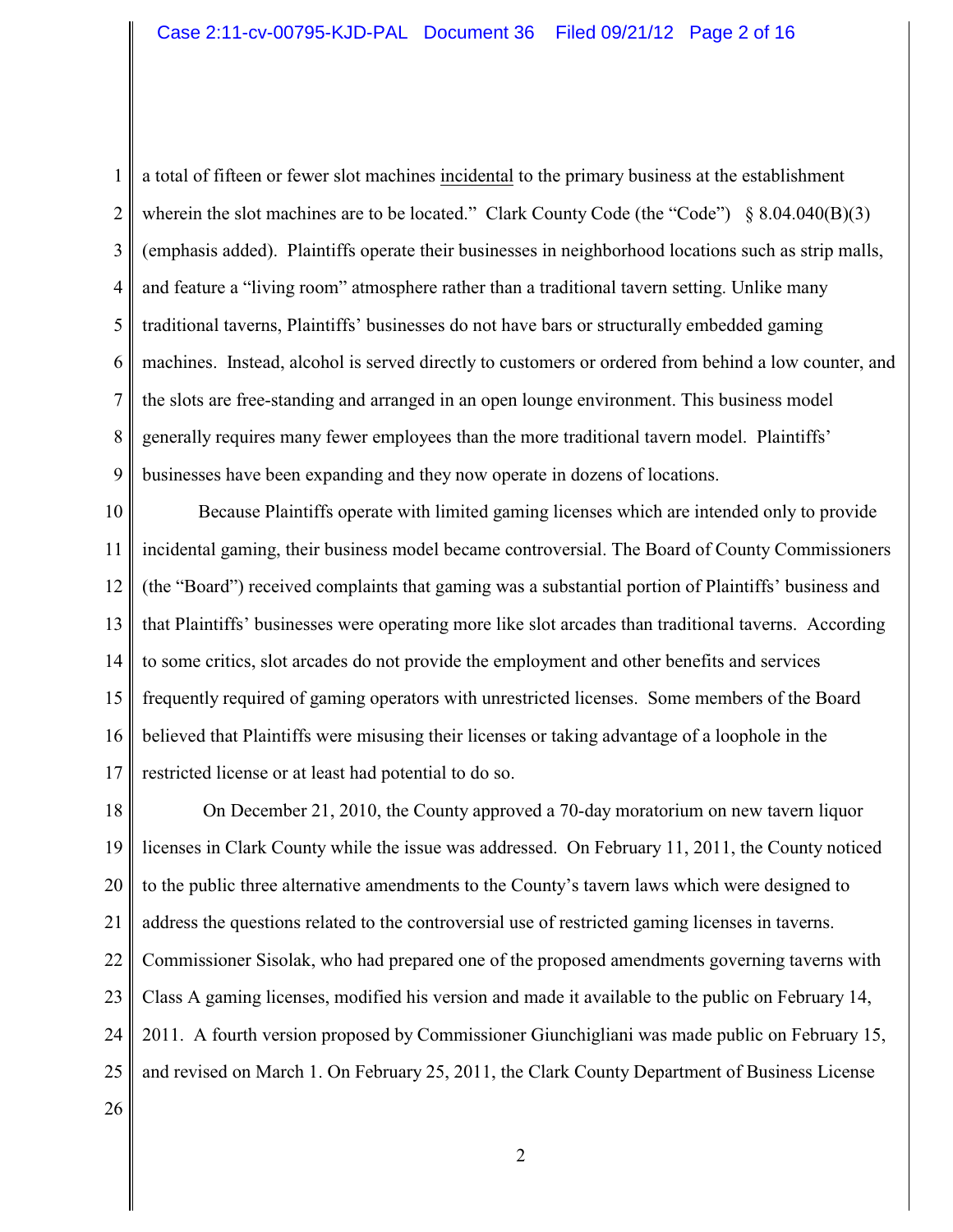1 2 distributed a document in a grid format outlining the various versions of the ordinance amendments and the key points of each.

3 4 5 6 In response to concerns raised by Plaintiffs, the County released a new version of the amended ordinance outlining the proposed changes on March 4, 2011, and the Department of Business License issued a list of answers to "frequently asked questions" on March 21, 2011. The County allowed public comments until March 28, 2011 and held a public hearing on April 5, 2011.

7 8 9 10 11 At the hearing many members of the community spoke for and against the proposed changes, including tavern owners, neighborhood associations, and private individuals. Plaintiffs had the opportunity to be heard and exercised that right by giving lengthy statements. Plaintiffs were represented by counsel at the hearing and submitted both written and oral objections to the amendments.

12 13 14 15 16 17 18 Following the public comments, the members of the Board held a public debate on the proposed amendments in order to reach a satisfactory compromise. The compromise version of the amendment passed by a vote of 5-2 and required, *inter alia*, that taverns operating under Class A limited gaming licenses are required to have a bar and at least eight slot machines embedded in the bar, and that taverns that were licensed prior to April 22, 1990 were exempted from the new requirement. The County drafted an ordinance reflecting the decision made by the Board and this version (the "Ordinance") went into effect on April 19, 2011.

19 20 21 22 Plaintiffs each filed suit separately and consolidated their actions on October 20, 2011 (2:11-cv-00824-KJD-PAL Dkt. #12). The County moved for dismissal of Plaintiffs' causes of action for violation of the Procedural Due Process Clause, Substantive Due Process Clause, Equal Protection Clause and 42 U.S.C. § 1983.

23 II. Discussion

24

A. Motion for Judgment on the Pleadings

25 26 Fed. R. Civ. P. 12(c) is "functionally identical" to Rule 12(b)(6), and the "same standard of review" applies to a motion brought under either rule. Cafasso v. General Dynamics C4 Systems,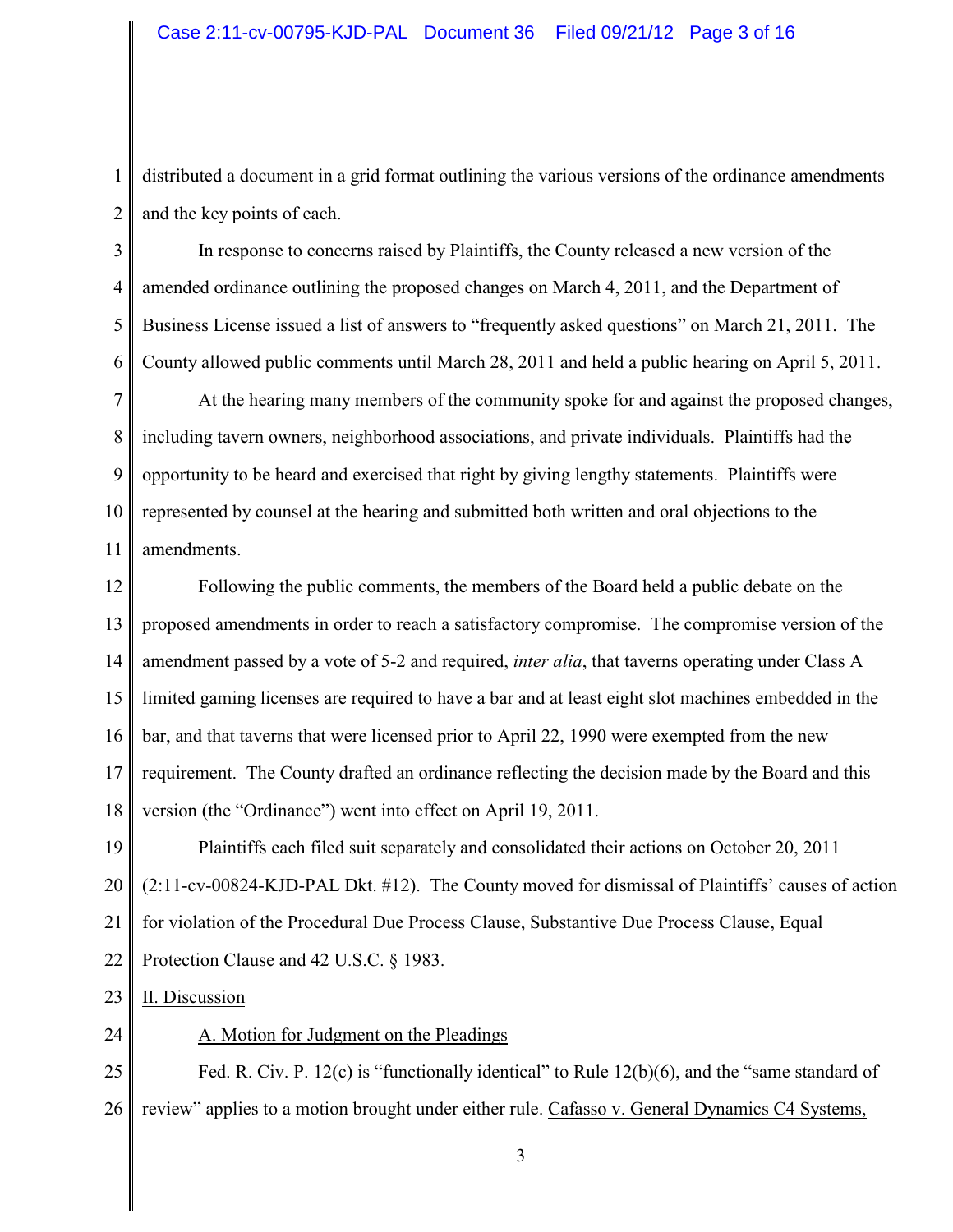1 2 3 4 Inc.*,*637 F.3d 1047, 1054 n.4 (9th Cir. 2011). Judgment on the pleadings or dismissal under Rule 12 is appropriate when, even if all material facts in the pleading under attack are true, the moving party is entitled to judgment as a matter of law. Hal Roach Studios, Inc. v. Ricard Feiner & Co., Inc*.*, 896 F.2d 1542, 1550 (9th Cir.1989).

5 6 7 8 9 10 11 12 13 14 15 To survive motions of this type, a party must show more than "labels and conclusions" or a "formulaic recitation of the elements of a cause of action." Ashcroft v. Iqbal, 129 S. Ct. 1937, 1949 (2009). Instead, the "complaint must contain sufficient factual matter, accepted as true, to 'state a claim to relief that is plausible on its face.'" Id. Plausibility, in the context of a motion under Rule 12, means that the plaintiff has pleaded facts which allow "the court to draw the reasonable inference that the defendant is liable for the misconduct alleged." Id. The Iqbal evaluation illustrates a twoprong analysis. First, the Court identifies "the allegations in the complaint that are not entitled to the assumption of truth," that is, those allegations which are legal conclusions, bare assertions, or merely conclusory. Id*.* at 1949–51. Second, the Court considers the remaining factual allegations "to determine if they plausibly suggest an entitlement to relief." Id. at 1951. If the allegations state plausible claims for relief, such claims survive. Id. at 1950.

16

# B. Procedural Due Process

17 18 19 20 Plaintiffs seek to recover for violations of the Procedural Due Process Clause of the Fourteenth Amendment.<sup>1</sup> To analyze procedural due process claims, courts conduct a two-step inquiry to determine 1) "whether there exists a liberty or property interest which has been interfered with by the State" and 2) "whether the procedures attendant upon that deprivation were

- 21
- 22

<sup>23</sup> 24 25 26  $<sup>1</sup>$  In their Complaints, Plaintiffs pled their constitutional claims as individual causes of action and then realleged</sup> the same as "Violation of 42 U.S.C. § 1983." § 1983, also known as the Civil Rights Act of 1871, provides a private cause of action against state actors, including municipalities, for violation of rights protected by the United States Constitution. Monell v. Dept. of Social Services of New York, 436 U.S. 658, 701 (1978). Each of Plaintiffs' federal constitutional claims is made pursuant to § 1983. However, "that section is not itself a source of substantive rights, but a method for vindicating federal rights elsewhere conferred by those parts of the United States Constitution and federal statutes that it describes." Baker v. McCollan, 443 U.S. 137, 145 (1979). Accordingly, the sixth cause of action is a nullity.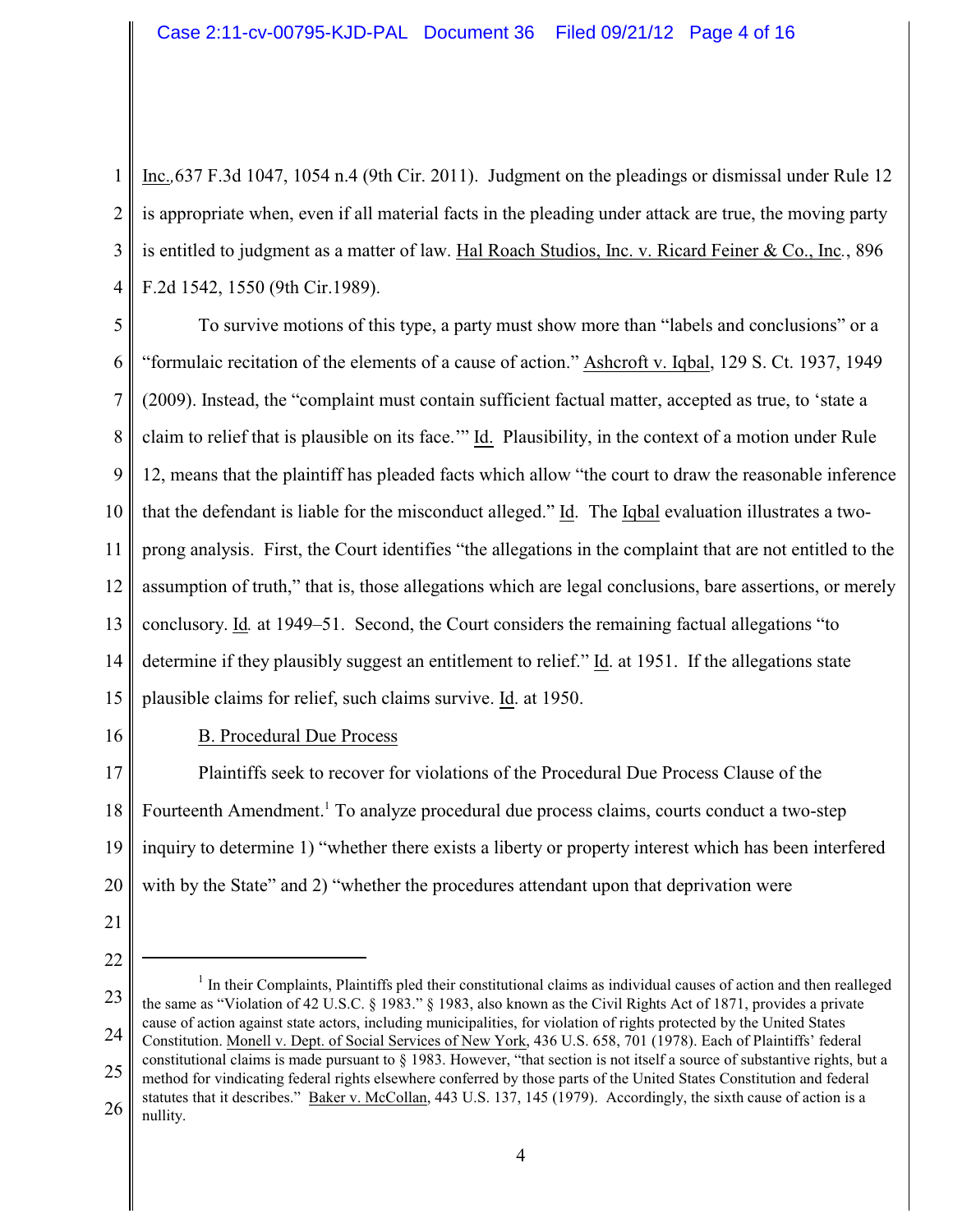1 2 constitutionally sufficient." Kentucky Dept. of Corrections v. Thompson, 490 U.S. 454, 460 (1989) (citations omitted).

#### 1. Property Interest

4 5 6 7 8 9 10 11 12 13 14 15 16 17 18 19 20 A threshold requirement to a procedural due process claim is the showing of a fundamental liberty or property interest protected by the Constitution. Enquist v. Oregon Department of Agriculture, 478 F.3d 985, 997 (9th Cir.2007). This matter deals with a property interest. Property interests are not created by the Constitution but "by existing rules or understandings that stem from an independent source such as state law rules or understandings that secure certain benefits and that support claims of entitlement to those benefits." Thornton v. City of St. Helens, 425 F.3d 1158, 1164 (9th Cir. 2005). "'To have a property interest in a benefit, a person clearly must have more than an abstract need or desire' and 'more than a unilateral expectation of it. He [or she] must, instead, have a legitimate claim of entitlement to it.'" Town of Castle Rock v. Gonzales, 545 U.S. 748, 756 (2005) (quoting Board of Regents of State Colleges v. Roth, 408 U.S. 564, 577 (1972)). The Supreme Court has held that "a benefit is not a protected entitlement if government officials may grant or deny it in their discretion" and that a property interest arises only when conferral of the benefit is truly mandatory. Id. at 545 U.S. 756; see also Foss v. National Marine Fisheries Service, 161 F.3d 584.588  $(9<sup>th</sup> Cir. 1998)$  (property interest exists where "regulations establishing entitlement to the benefit are... mandatory in nature."). The expectation of entitlement is determined largely by the language of the law governing the benefit. Wedges/Ledges of Cal. v. City of Phoenix, 24 F.3d 56, 62 (9th Cir. 1994).

21

3

22 23 The County's Code of Ordinances, the relevant law governing gaming licenses, states that "the operation [of a] gambling facility, when authorized by such license, is a privileged business subject to regulations." Code  $\S$  8.04.020(A). The Code also states:

24 25 These regulations define business license department procedure and regulate gaming operations within the jurisdiction of the board, but do not in any degree limit the general power of the board to grant or deny applications for licenses and to impose conditions, limitations and restrictions upon a license or to restrict, revoke or suspend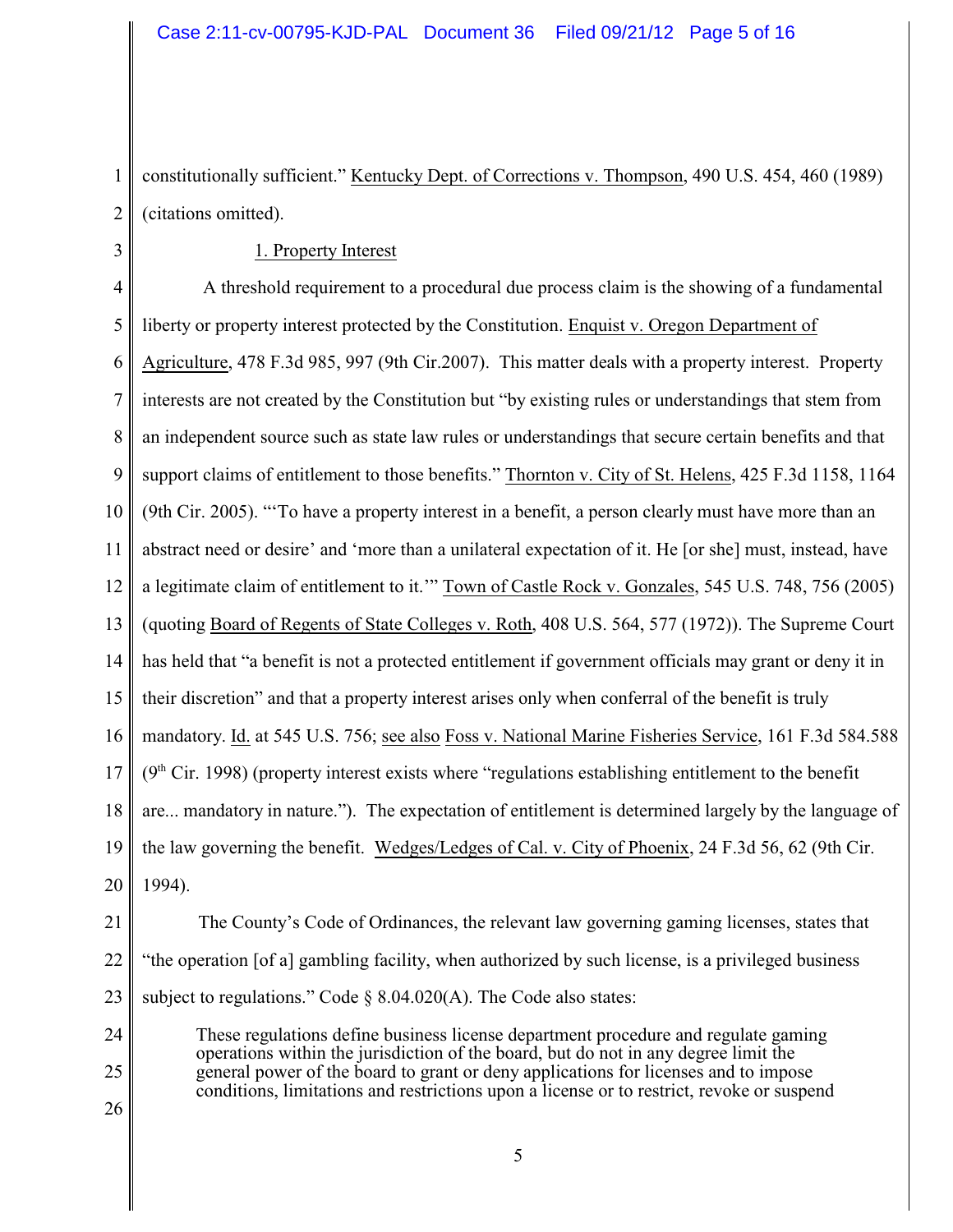a license for cause after hearing, or to immediately suspend or limit a license in an emergency. These regulations are to be liberally interpreted so as to grant the board broad final discretion in all licensing matters.

 $§ 8.04.020(C).$ 

1

2

3

4 5 6 Plaintiffs argue that they have a property interest in their existing licenses, $<sup>2</sup>$  and that since</sup> they have already been granted the licenses, the imposition of additional conditions prior to renewal of the licenses amounts to a "back-door revocation of [Plaintiffs'] existing, duly-granted licenses."

7 8 9 10 11 12 13 14 15 16 17 The Code plainly states that the Board has general power, without limits, to "impose conditions" on the license without any hearing. Code § 8.04.020(C). Since the Board has discretion to impose conditions, a licensee does not have an expectation of entitlement to a license free from the imposition of new conditions. Conversely, the Code's hearing and cause requirements shows that restriction, suspension, or revocation of existing licenses are not discretionary. See Burgess v. Storey County Bd. of Com'rs, 116 Nev. 121, 992 P.2d 856 (Nev. 2000) ("Because the revocation of a brothel license in Storey County requires a hearing and a showing of good cause, Burgess had a reasonable expectation of entitlement to his brothel license.") In other words, Plaintiffs have a legitimate claim of entitlement to their licenses only when the County acts to "restrict, revoke or suspend" their gaming licenses. No entitlement is affected when the County imposes reasonable conditions in order to renew a license because renewal free from new conditions is not mandatory.

18 19 20 21 22 Plaintiffs conclusorily allege that the new conditions are a "back-door revocation." If the Court accepted Plaintiffs' argument then the Board's discretion to impose conditions would be eviscerated, since any unhappy licensee could make the same argument. The Code gives the Board discretionary authority to impose conditions. Plaintiffs have not pled facts showing that conferral of a renewed license free of new conditions is mandatory and so do not have a property interest in their

23

24 25 26 <sup>2</sup> Plaintiffs assert that this case is "not about the denial of an application for a license." (Oppo. at 10.) To the extent Plaintiffs assert that the 70-day moratorium on new licenses constituted a deprivation of due process, they have failed to state a claim. Plaintiffs have failed to cite authority indicating a property interest in a pending license. See Tahoe-Sierra Preservation Council, Inc. v. Tahoe Regional Planning Agency, 535 U.S. 302, (2002) (holding that moratoria pending land-use planning decisions do not constitute takings).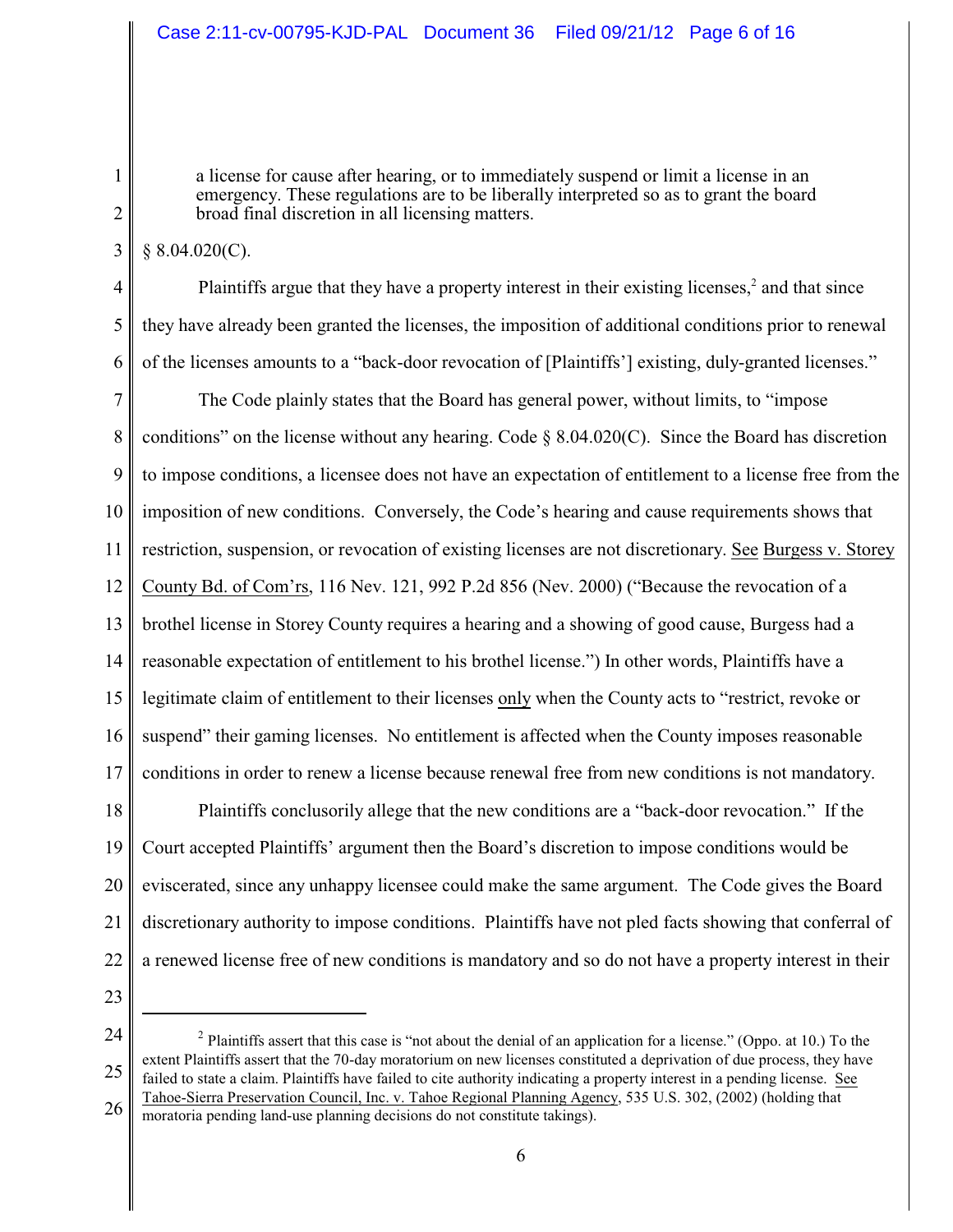1 2 licenses that is affected by the Board's action here. Accordingly, Plaintiffs have failed to plead a plausible claim under the Procedural Due Process Clause.

3

### 2. Sufficiency of Procedure

4 5 6 7 8 9 10 11 Although Plaintiffs have failed to show a property interest, the Court will also examine their claim that the Procedural Due Process Clause was violated by deficient procedure. Procedural due process requires that a deprivation of life, liberty, or property "be preceded by notice and opportunity for hearing appropriate to the nature of the case." Mullane v. Central Hanover Bank & Trust Co., 339 U.S. 306, 313 (1950). The fundamental requirement of due process is the opportunity to be heard "at a meaningful time and in a meaningful manner." Mathews v. Eldridge, 424 U.S. 319, 333. Due process is a flexible concept that "calls for such procedural protections as the particular situation demands." Id. at 334, (1976) (citing Morissey v. Brewer, 408 U.S. 471, 481 (1972)).

12 13 14 15 16 17 18 19 20 21 22 23 24 The Ninth Circuit has set forth a "rule of thumb" that where the "action complained of is legislative in nature, due process is satisfied when the legislative body performs its responsibilities in the normal manner prescribed by law." Halverson v. Skagit County, 42 F.3d 1257, 1260 (9th Cir.1995) (internal quotation marks omitted). However, the Ninth Circuit has also held that "[i]t is axiomatic ... that not every violation of state law amounts to an infringement of constitutional rights." Samson v. City of Bainbridge Island, 683 F.3d 1051, 2012 WL 2161371 (9th Cir. 2012). (citations omitted). A plaintiff does not have a federal due process claim where a local agency enacts a policy without following state law procedural requirements unless the procedure is also required by the federal constitution. Jacobs v. Clark County School Dist., 526 F.3d 419, 441 (9th Cir. 2008) (holding that failure to consult parents before instituting school policy may have violated state law, but was not a Due Process Clause violation); see also Pro–Eco, Inc. v. Bd. of Comm'rs of Jay County, Ind., 57 F.3d 505, 514 (7th Cir.1995) (alleged violation of state procedural statute relating to passage of ordinance does not violate the Constitution).

25 26 It is undisputed that Plaintiffs received notice of the key provisions of draft proposals that were being considered, received notice of the official hearing, had an opportunity to participate in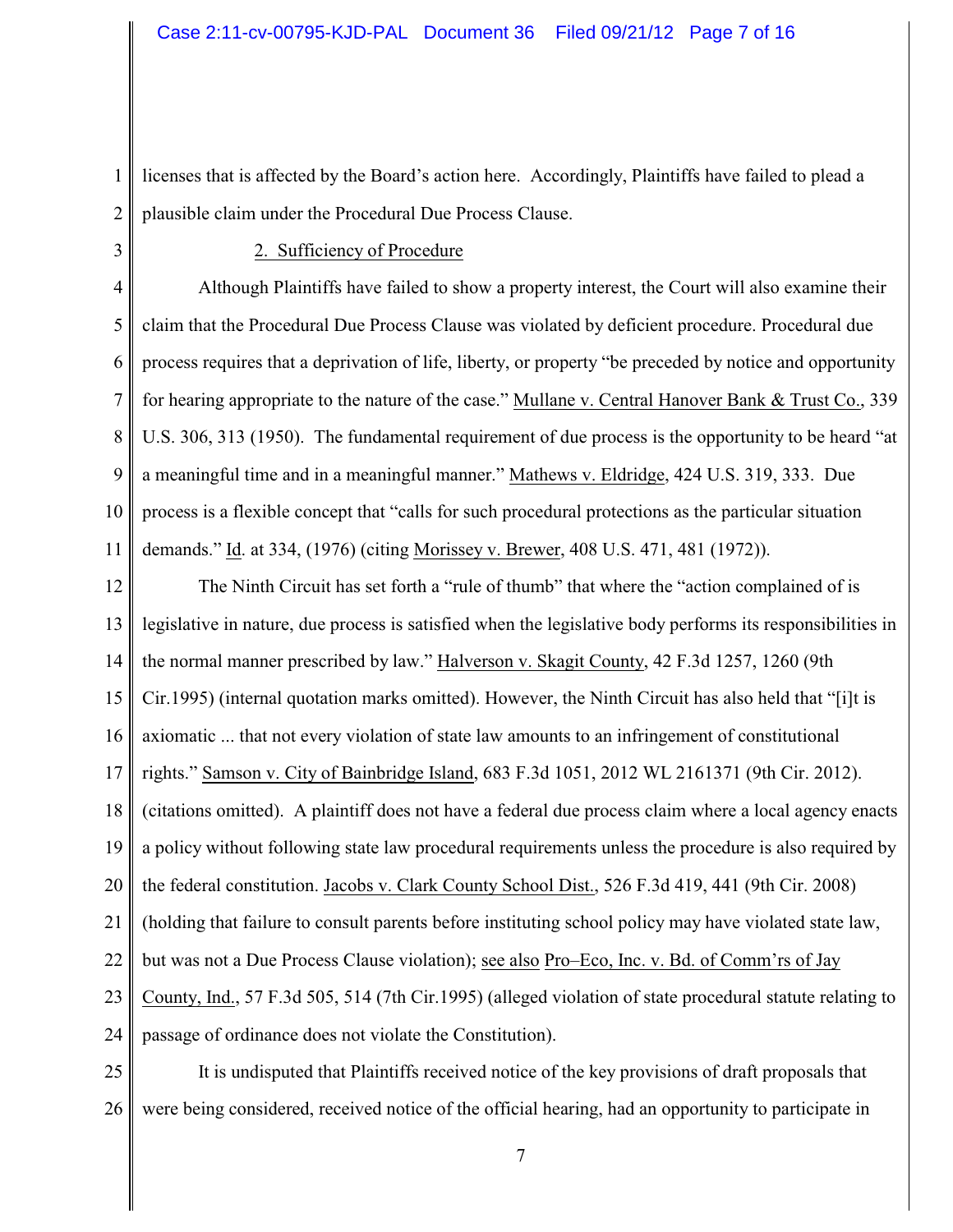1 2 3 4 5 6 7 preparation of the business impact statement, and appeared with their counsel and participated in the hearing on April 5, 2011. Notwithstanding these facts, Plaintiffs contend that the process they were afforded prior to passage of the Ordinance was not just insufficient, but "fundamentally unfair."<sup>3</sup> Plaintiffs base this contention on an alleged failure to comply with various provisions of state law including NRS § 237.080 which sets forth specific requirements for preparation of a business impact statement, and because the final version of the ordinance debated and passed at the April 5, 2011 meeting was not identical to the proposed amendments which were circulated prior to the meeting.

8 9 10 11 12 13 14 15 16 17 18 19 The facts as pled by Plaintiffs show, at most, minor and technical violations of state procedural statutes and do not show that any of the procedures alleged to have been violated were also constitutionally required. Jacobs, 526 F.3d at 441. Plaintiffs' other contention – that the notice given was defective because the proposed amendment debated at the meeting and eventually passed was not identical to those circulated prior to the meeting – seeks to impose an impractically high standard of notice on legislative bodies. Plaintiffs cite no authority suggesting that notice of every possible permutation of an ordinance is constitutionally required to satisfy due process. In light of Plaintiffs' acknowledgment that the County provided them with notice of key provisions, versions of the proposed amendments, and a list of frequently asked questions, Plaintiffs fail to plead facts showing a plausible constitutional violation. Plaintiffs were given appropriate notice and a meaningful opportunity to be heard. The situation presented here did not require more process.<sup>4</sup> Accordingly, Plaintiffs' claim that the process was constitutionally insufficient also fails.

- 20
- 21

<sup>22</sup> 23 <sup>3</sup> Dotty's pleadings contain several exaggerations and instances of charged language, including incessantly referring to the Ordinance as the "anti-Dotty's law" or "anti-Dotty's ordinance" and describing its passage as part of an "assault" and an "anti-Dotty's crusade." Further, Dotty's opposition disrespectfully refers to one of opposing counsel's arguments as "utter nonsense." The Court cautions Dotty's counsel that overly dramatic language of this type is unhelpful to the Court in reaching a just result.

<sup>25</sup> 26  $4$  Even if the imposition of the new conditions affected a property interest, in situations like this, where the private interest is purely financial, there is an entitlement to less procedure. See Brewster v. Board of Educ. of Lynwood Unified School Dist., 149 F.3d 971, 986 (9th Cir. 1998) (employee threatened with reduction in pay was entitled to less procedure than employee threatened with termination).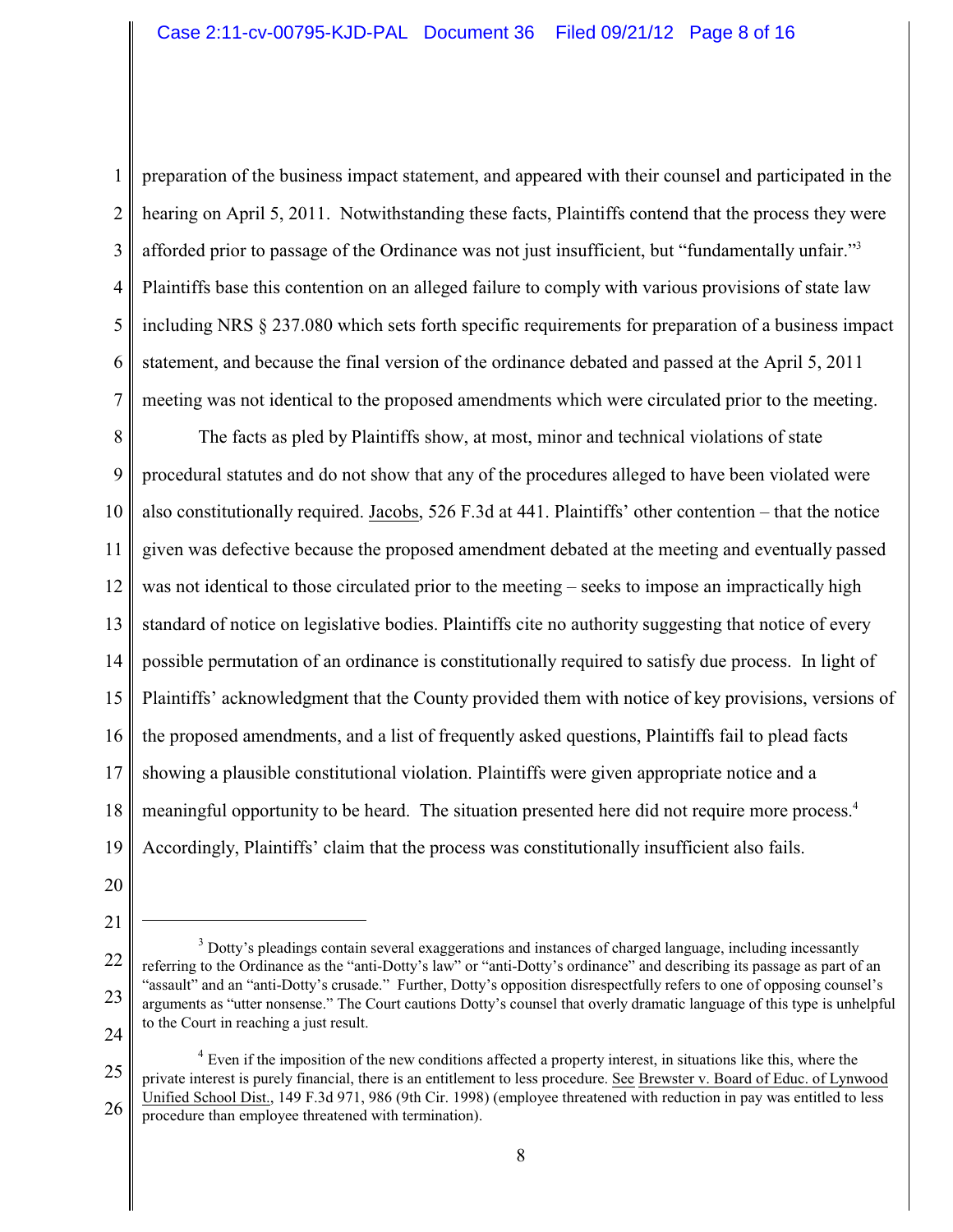#### C. Substantive Due Process

2 3 4 5 6 7 8 9 10 11 The constitutional guarantee of substantive due process prevents the government from engaging in conduct that "shocks the conscience" or interferes with rights "implicit in the concept of ordered liberty." United States v. Salerno, 481 U.S. 739, 742 (1987) (internal citations omitted). Substantive due process provides no basis for overturning validly enacted laws unless they are "clearly arbitrary and unreasonable, having no substantial relation to the public health, safety, morals, or general welfare." Spoklie v. Montana, 411 F.3d 1051 (9th Cir. 2005); see also Richardson v. City and County of Honolulu, 124 F.3d 1150, 1162 (9th Cir. 1997). Whether the Ordinance is the only or best approach is irrelevant. Courts will not act as a "super-legislative" body to question the wisdom of otherwise constitutional acts by the Board. Autotronic Systems, Inc. v. City of Coeur D'Alene, 527 F.2d 106, 108 (9th Cir. 1975).

12

1

### 1. The Law is Related to Public Welfare

13 14 15 16 17 18 Plaintiffs allege no facts that show the County's actions were irrational or that County could have had no legitimate reason for its decision. Plaintiffs argue that the "only one real purpose" of the law is to move their customers to competitors. In response, the County states that "Clark County determined that tavern businesses, that are not full-fledged casinos, pose a detriment to the health, safety and welfare of the community when the gaming aspect of the business is paramount to selling alcohol."

19 20 21 22 23 24 25 26 The County has a legitimate interest in promulgating ordinances that facilitate the proper use of gaming licenses. Regulations aimed at preventing misuse of restricted licenses and closing loopholes in licenses that provide only for "incidental" gaming are well within the County's purview. The County also has an interest in requiring that businesses with the privilege of holding a gaming license provide employment, services, and amenities to the community. Further, alcohol and gambling have significant public health and welfare implications, and the County has a legitimate interest in ensuring that both activities are conducted in a sustainable and safe manner. The Court will not second guess the County's determination that taverns operating under limited gaming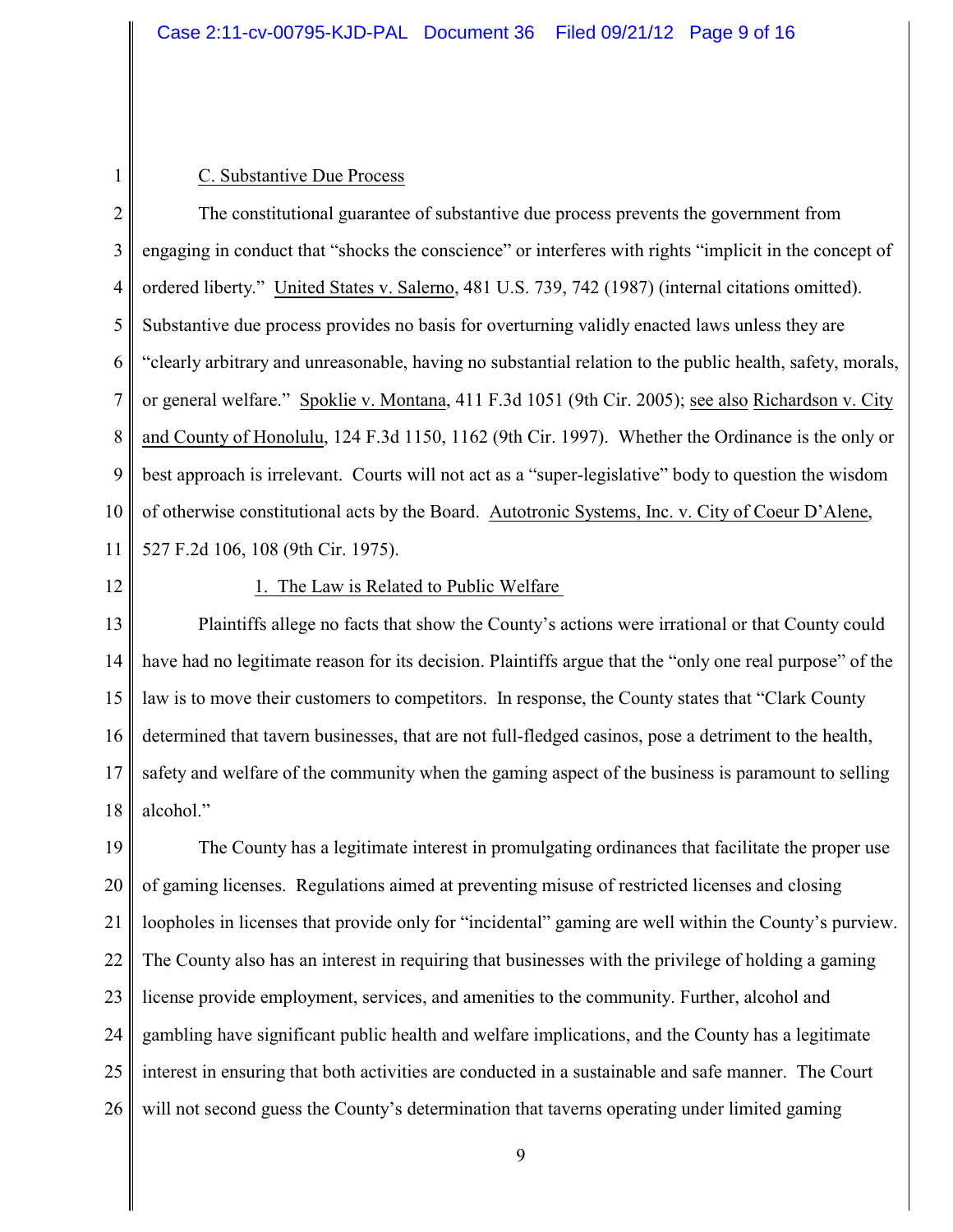1 2 licenses should comply with certain physical requirements, including having eight bar-top gaming devices, to enhance public welfare. Accordingly, Plaintiffs' substantive due process claim fails.

3

# 2. Retroactive Application is Appropriate

4 5 6 7 8 9 10 11 12 13 14 15 16 17 18 19 20 21 22 23 Plaintiffs also argue that the law violates due process because it is retroactive. The Constitution does not prohibit retroactive legislation, and retroactive laws, particularly in an economic context, are routinely sustained by the Courts. See Licari v. C.I.R., 946 F.2d 690, 693 (9th Cir. 1991) Absent violation of a specific constitutional provision, courts will up hold "the retroactive aspects of economic legislation, as well as the prospective aspects" if they meet the test of due process. General Motors Corp. v. Romein, 503 U.S. 181, 191 (1992) (citations omitted). Therefore, retroactive legislation does not violate substantive due process, "[p]rovided that the retroactive application of a statute is supported by a legitimate legislative purpose furthered by rational means. . . ." Bowers v. Whitman, 671 F.3d 905, 916-917 (9th Cir. 2012); see also Gadda v. State Bar of Cal., 511 F.3d 933, 938 (9th Cir. 2007) (retrospective economic legislation need only survive rational basis review in order to pass constitutional muster). For example, in Hotel & Motel Ass'n. of Oakland v. City of Oakland, a new city ordinance reclassified certain existing hotels operating under a "non-conforming use" classification in a way that required them to comply with certain maintenance, habitability, security, and record-keeping standards. The Ninth Circuit held that the reclassification did not violate the substantive due process rights of existing businesses even though "continued operation is conditioned on a business's compliance with the new regulations" since the new regulations were related to a legitimate government interest. 344 F.3d 959, 968 (9th Cir. 2003). There is no due process violation where "it is at least fairly debatable that the [governing body's] conduct is rationally related to a legitimate governmental interest." Halverson v. Skagit County, 42 F.3d 1257, 1262 (9th Cir. 1994).

24 25 26 As set forth above, the Ordinance is rationally related to the legitimate government purpose of ensuring proper use of Plaintiffs' licenses, which provide for "incidental" gaming only. Although continued operation of Plaintiffs' businesses is conditioned on compliance with the new regulations,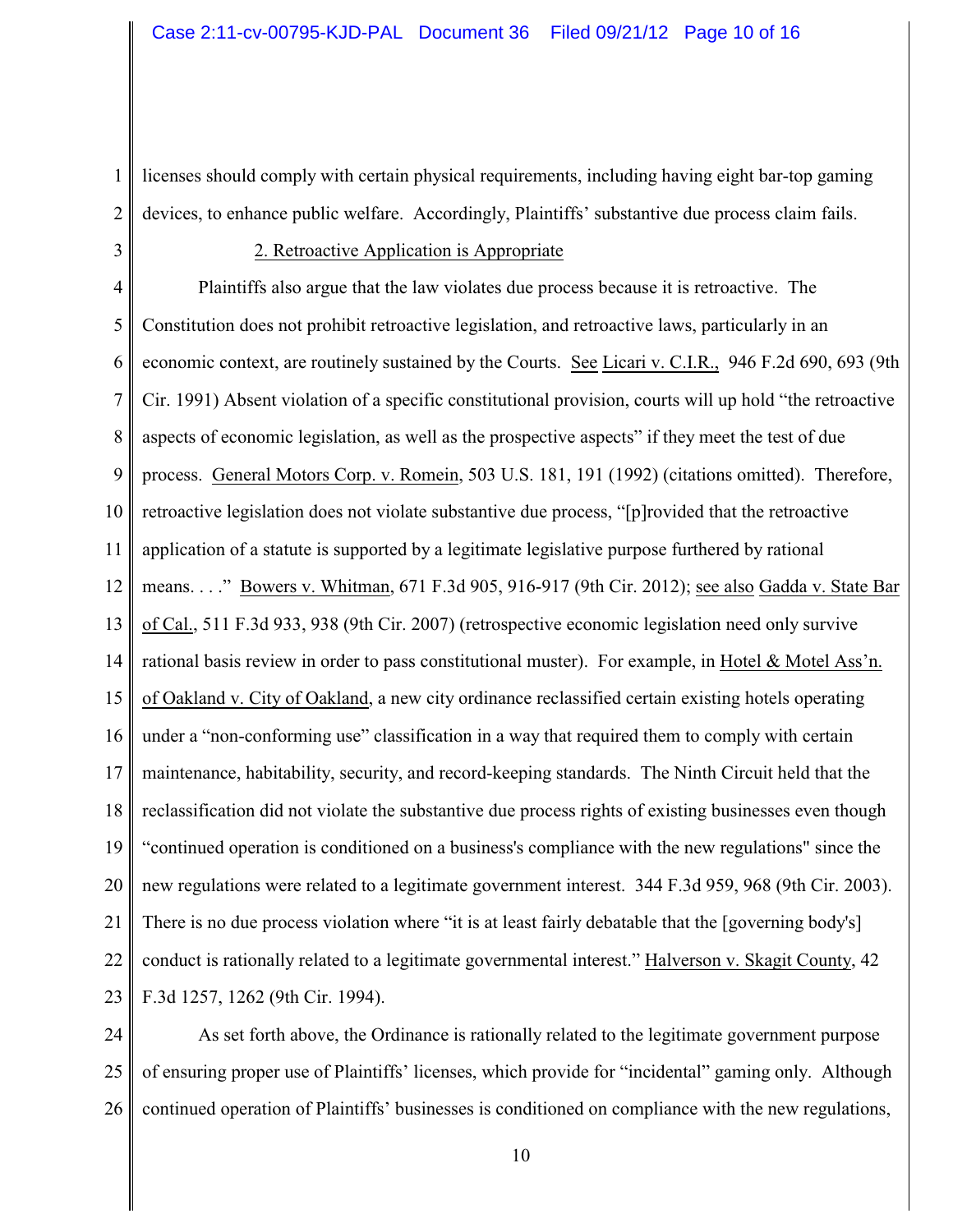1 2 3 4 5 the retroactive aspect of the law is rationally related to the County's legitimate interest in enforcing the long-established restrictions on gaming licences. Plaintiffs do not offer anything to show that the County lacked a rational basis for enacted the retroactive provision of the law, and according the Court "may not question its judgment." Spoklie, 411 F.3d at 1059. Accordingly, the Ordinance's retroactive application does not violate substantive due process.

6

#### 3. Additional Authority Under the Twenty-first Amendment

7 8 9 10 11 12 13 14 Under the Twenty-first Amendment, governments have authority in relation to drinking establishments that is beyond the general welfare power because states have the power to prohibit the sale of alcohol. This broad authority empowers local governments to "impose an almost limitless variety of restrictions" on these establishments. Walker v. City of Kansas City, Mo., 911 F.2d 80, 91 (8th Cir. 1990) (citing California v. LaRue, 409 U.S. 109, 111-12 (1972)). Similarly, governments have expansive authority in relation to gambling because it implicates no constitutionally protected right and is a "vice" activity that can be "banned altogether." United States v. Edge Broadcasting Co., 509 U.S. 418 (1993).

15 16 17 18 19 20 21 Plaintiffs' argument that the Ordinance violates substantive due process carries little weight since Plaintiffs' businesses provide both alcohol and gambling. These activities are subject to "almost limitless" restriction by the County. Plaintiffs provide no authority suggesting that the County exceeded its sweeping power to regulate alcohol and gaming when it passed the Ordinance. Further, Plaintiffs have provided nothing to show that the "almost limitless" authority cannot be used to pass reasonable retroactive legislation. Accordingly, Plaintiffs do not state a plausible claim for violation of their substantive due process rights.

22

## D. Vagueness

23 24 25 26 A statute may violate the Due Process Clause if it is impermissibly vague. A facial vagueness challenge outside the context of the First Amendment "present [s] a hurdle that is difficult for the [plaintiff] to scale." Hotel & Motel Ass'n of Oakland v. City of Oakland, 344 F.3d 959, 971 (9th Cir.2003) "[A] party challenging the facial validity of an ordinance on vagueness grounds outside the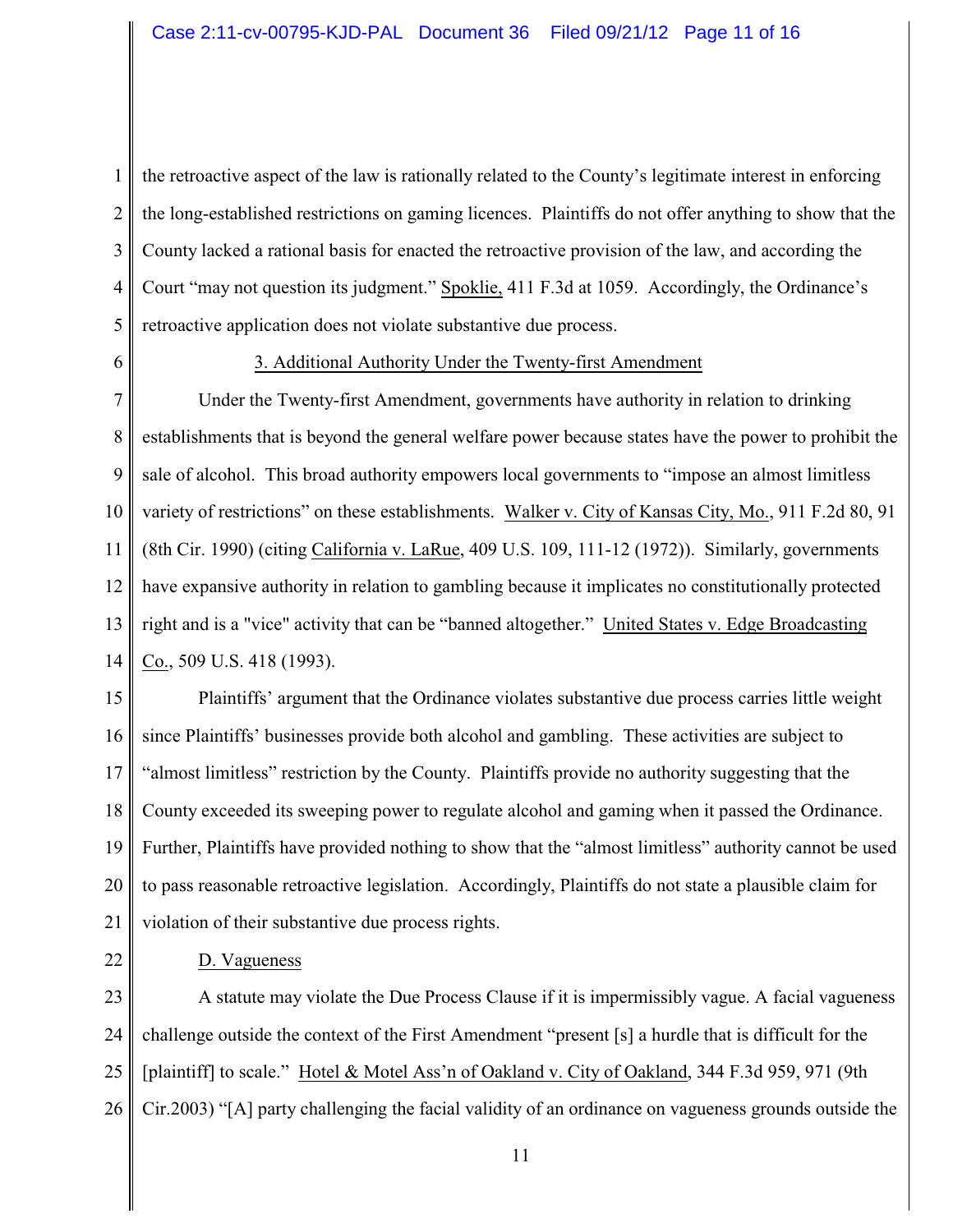1 2 3 4 5 6 domain of the First Amendment must demonstrate that 'the enactment is impermissibly vague in all of its applications.'" Id. (quoting Village of Hoffman Estates v. Flipside, Hoffman Estates, Inc., 455 U.S. 489 (1982)). A statute can be impermissibly vague for either of two independent reasons: (1) "it fails to provide persons of ordinary intelligence a reasonable opportunity to understand what conduct it prohibits," or (2) "it authorizes and encourages arbitrary and discriminatory enforcement." Hill v. Colorado, 530 U.S. 703, 732 (2000).

7 8 9 10 11 12 13 14 15 16 Plaintiffs argue that the Ordinance is impermissibly vague for two reasons: (1) because it is unclear whether a tavern is required to have a restaurant, and (2) because it is unclear whether a tavern is required to have a bar. Plaintiffs have failed to plead facts showing that a person of reasonable intelligence would misunderstand the requirements of the Ordinance. The plain language of the statute draws a distinction between a tavern, where a bar and a restaurant are permissive, and a "tavern making an application for a Class A Slot Machine License," where they are not. Plaintiffs' claim of confusion is not plausible since the Ordinance unambiguously states that only taverns that apply to be operated in connection with the Class A gaming license are required to have a bar and restaurant. Plaintiffs have failed to plausibly plead vagueness and accordingly, the vagueness challenge fails.

17

# E. Equal Protection

18 19 20 21 22 23 24 25 26 The Equal Protection Clause of the Fourteenth Amendment provides that no state shall "deny to any person within its jurisdiction the equal protection of the laws." U.S. Const. amend. XIV, § 1. The Equal Protection Clause requires the government to treat all similarly situated persons alike. City of Cleburne v. Cleburne Living Ctr., Inc., 473 U.S. 432, 439 (1985). A municipal law does not violate the Equal Protection Clause, "[i]f the ordinance does not concern a suspect or semi-suspect class or a fundamental right, we apply rational basis review and simply ask whether the ordinance is rationally-related to a legitimate governmental interest." Honolulu Weekly, Inc. v. Harris, 298 F .3d 1037, 1047 (9th Cir.2002) (internal quotation marks and citation omitted). Disparate government treatment will survive rational basis scrutiny "as long as it bears a rational relation to a legitimate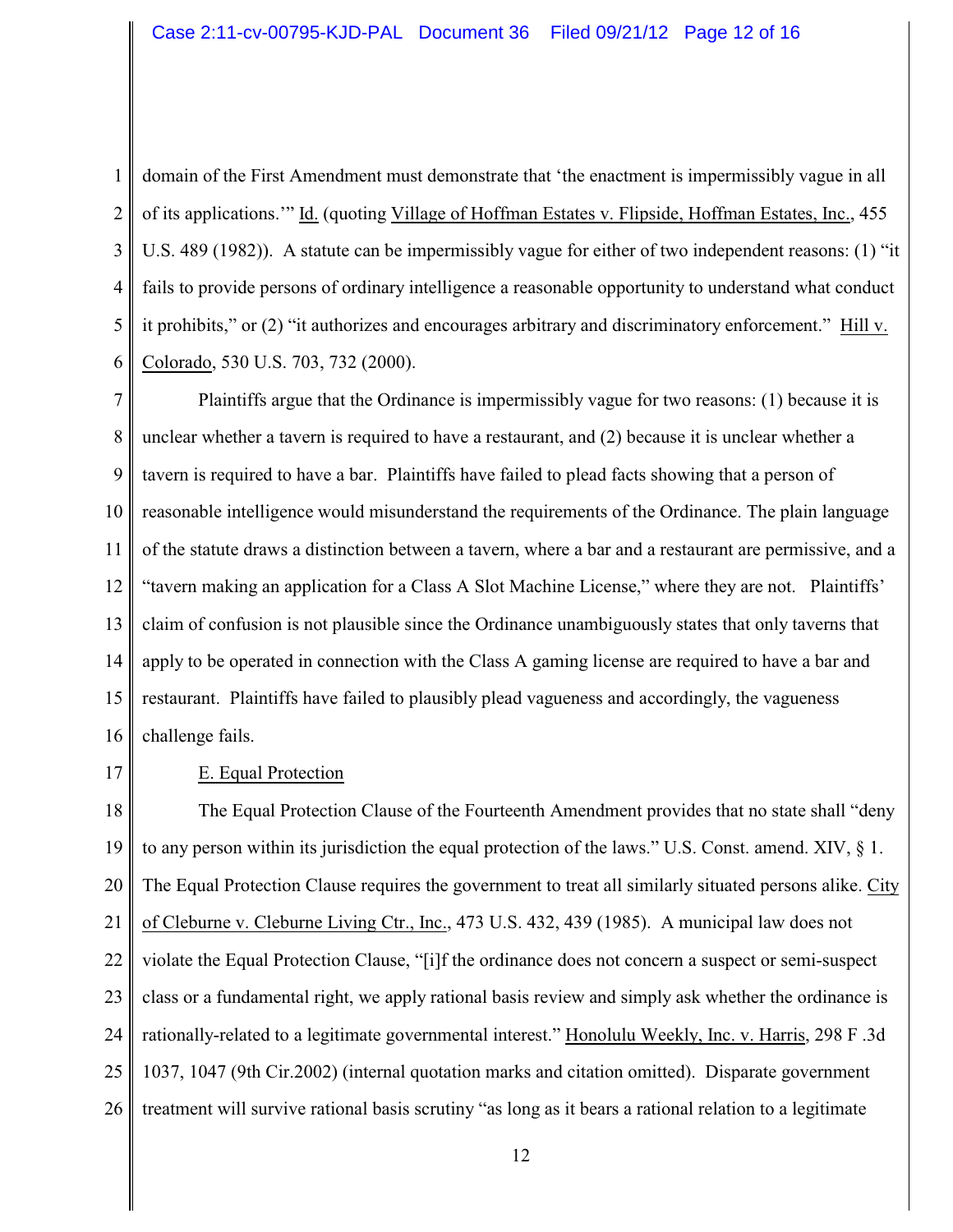1 2 3 4 state interest." Patel v. Penman, 103 F.3d 868, 875 (9th Cir.1996). In order to state a claim for an equal protection violation, a plaintiff must plead facts that, if true, would show that the governing body acted irrationally and in a manner "unrelated to the achievement of any combination of legitimate purposes." Vance v. Bradley, 440 U.S. 93, 97 (1979).

5 6 7 8 9 10 The parties agree that Plaintiffs are not part of a protected class. Plaintiffs complain that the Ordinance violates the equal protection clause by exempting taverns licensed prior to December 22, 1990 from the new requirements. The County argues, based transcripts attached to Plaintiffs' Complaint, that this provision was included after public debate in order to prevent hardship to longestablished businesses and out of concern that older taverns might not have the necessary physical space to make the needed changes.

11 12 13 14 15 16 17 18 19 20 21 22 Plaintiffs claim that the County's justification does not make sense because older businesses have had longer to repay capital costs and that, if anything, new taverns should be exempted because a 20-year old tavern "likely needs to update and modernize its facilities and equipment anyway." (Dkt. #22 at 28.) By advancing this speculative argument, Plaintiffs actually illustrate how the Ordinance is related to the legitimate government interest of mitigating the impacts of new regulation on businesses based on how long they have been operating. It is also related to the legitimate government interests discussed *supra,* especially facilitating proper use of restricted gaming licences. While Plaintiffs disagree with the determination made by the County about how to advance this interest and make conclusory allegations about an improper motive,<sup>5</sup> they fail to plead facts showing that the County's actions were unrelated to a legitimate government interest and irrational. Similar grandfather provisions have survived rational basis scrutiny. See, e.g. City of New Orleans v. Dukes, 427 U.S. 297, 303 (1976) (upholding ban on all street vendors except those who had operated in city

<sup>24</sup> 25 26 <sup>5</sup> Plaintiffs cite Squaw Valley Dev. Co. v. Goldberg,  $375$  F.3d 936, 944 (9th Cir.2004) in support of their argument that their allegations of an improper motive are sufficient to allow the equal protection claim to proceed to trial. However, Squaw Valley was a so-called "class of one" case where the government action was targeted at a specific landowner and where there was selective enforcement. In this case, Plaintiffs are not a "class of one" and the Ordinance has general application.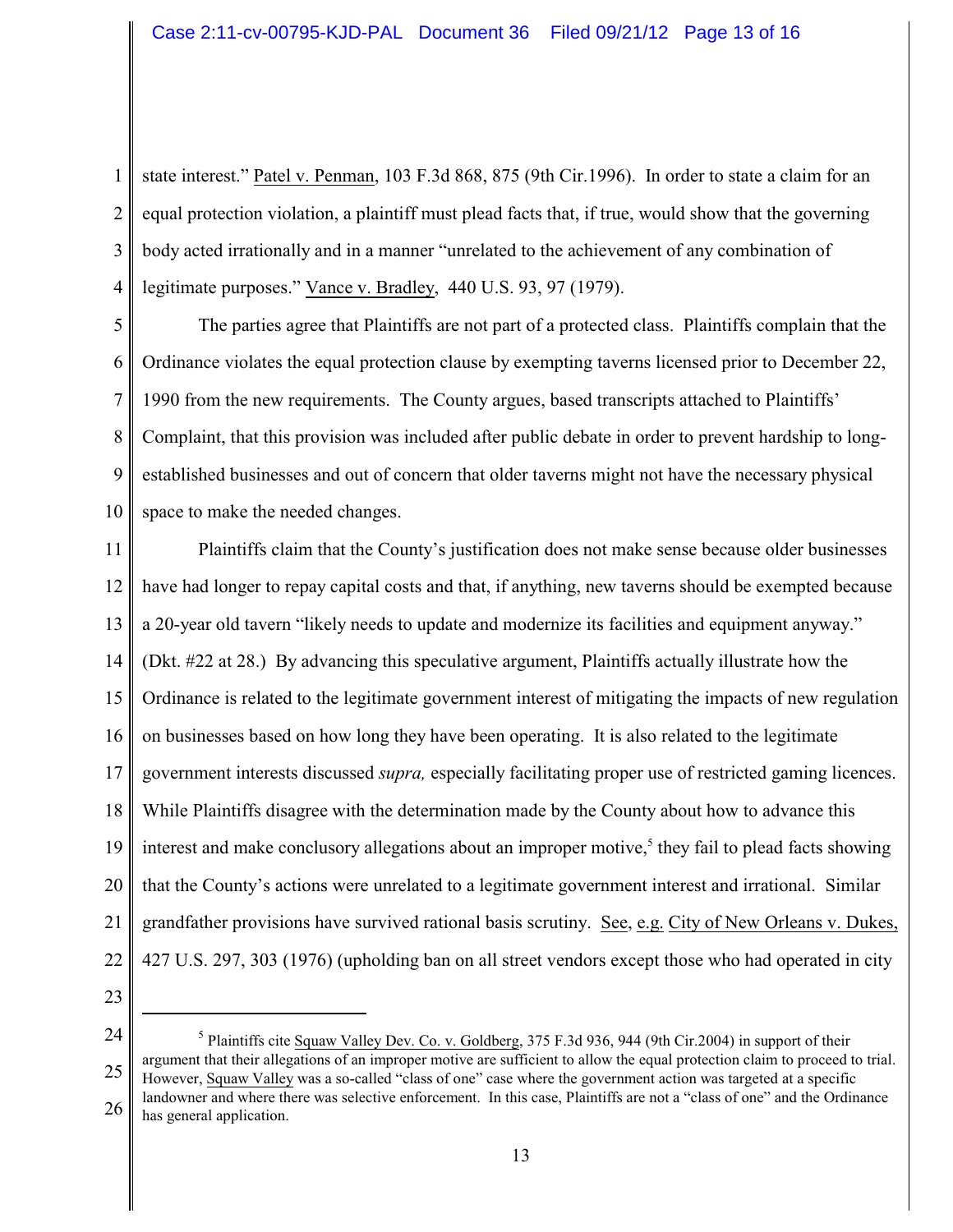1 2 for more than 20 years in order to preserve character of neighborhood). Accordingly, Plaintiffs have not pled facts sufficient to state a claim for an equal protection violation.

3

### F. Cause of Action Under Nevada Constitution

4 5 6 7 Plaintiffs pled their due process and equal protection claims under both federal and state law. These rights under the Nevada Constitution are identical to those under federal law. Since the Court has dismissed the equal protection and due process claims under federal law, they are similarity dismissed under the Nevada Constitution.

8 III. Leave to Amend

9 10 11 12 13 14 15 16 17 Plaintiffs have requested leave to amend in the event that the Court grants the Motion for Judgment on the Pleadings. Courts should "freely give" leave to amend when there is no "undue delay, bad faith[,] dilatory motive on the part of the movant ... undue prejudice to the opposing party by virtue of ... the amendment, [or] futility of the amendment ..." Fed.R.Civ.P. 15(a); Foman v. Davis, 371 U.S. 178 (1962). Generally, leave to amend is only denied when it is clear that the deficiencies of the complaint cannot be cured by amendment. See DeSoto v. Yellow Freight Sys., Inc., 957 F.2d 655, 658 (9th Cir.1992). Given this generous standard, the Court is compelled to allow Plaintiffs to amend their Complaint. Should Plaintiffs choose to amend their Complaint, they must do so within twenty one days of entry of this Order.

18 IV. Summary and Conclusion

19 20 A motion for judgment on the pleadings requires the Court to determine if Plaintiffs have stated plausible facts which show that they are entitled to relief. Plaintiffs have failed to do so.

21 22 23 24 25 26 A property interest is created when conferral of a benefit is truly mandatory. The Clark County Code gives the County discretion to impose new conditions on gaming licenses. Plaintiffs have failed to plausibly plead a that they have a valid property interest in renewal of their licenses without any new conditions. Since the Ordinance does not restrict, revoke, or suspend their licenses, it does not affect a property interest. Accordingly, Plaintiffs fail to plead a property interest giving rise to a procedural due process claim.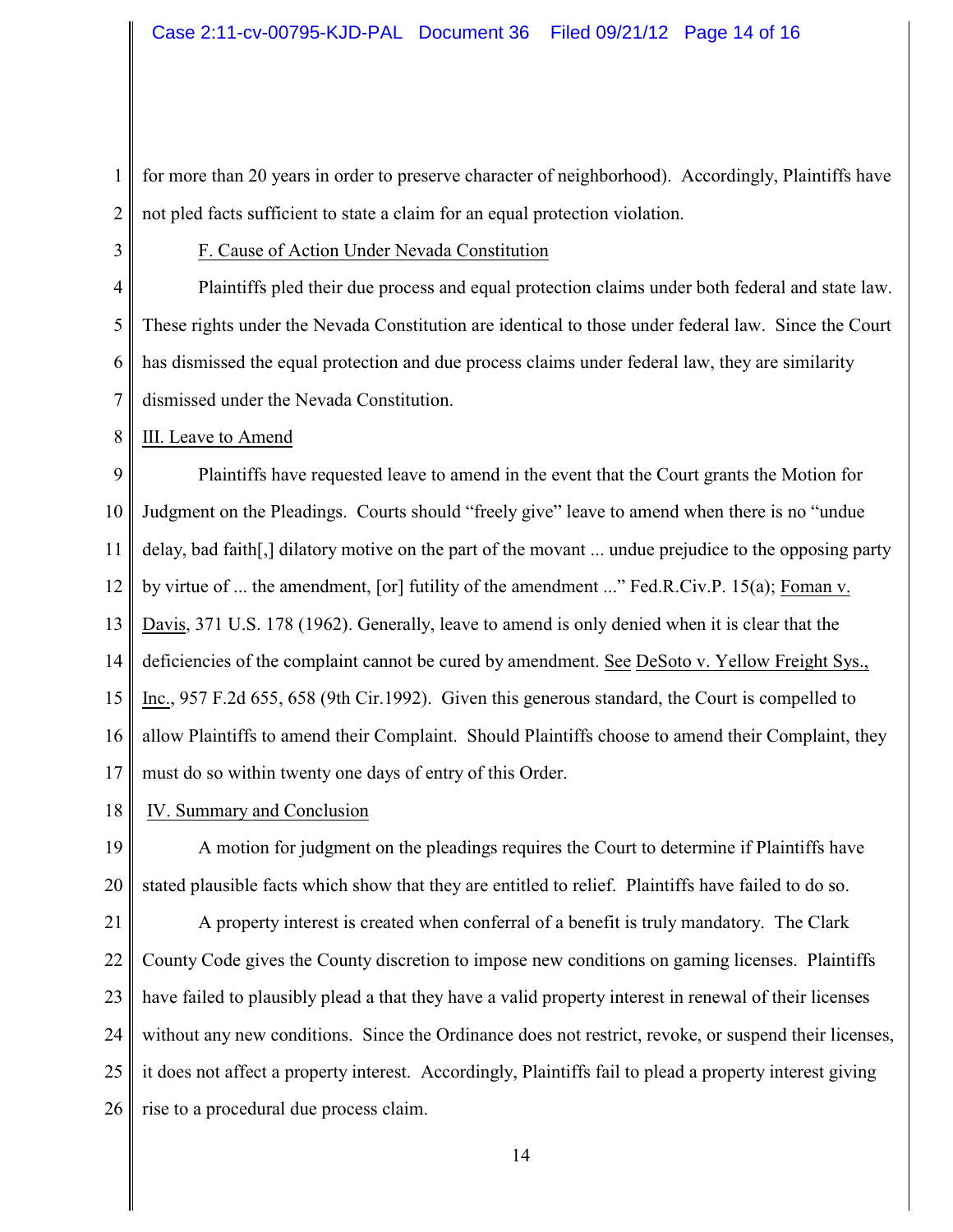1 2 3 4 5 6 Plaintiffs also allege that the County violated procedural due process by failing to give sufficient notice of the proposed amendments and by failing to properly prepare a business impact statement as required by state law. The County did provide notice of the major provisions of the proposed amendments. Plaintiffs have no legal support for the unrealistically high standard of notice they seek to impose on the County. Further, Plaintiffs allege only minor, technical breaches of state law that do not rise to the level of constitutional violations.

7 8 9 10 11 12 13 14 Plaintiffs' substantive due process claims fail because the Complaint does not allege plausible facts showing that the Ordinance is not rationally related to a legitimate government interest. Specifically, the Ordinance is related to the County's interest in ensuring that gaming licenses are used properly, requiring businesses holding gaming licenses provide employment, services, and amenities to the community, and maintaining public health and welfare. The Constitution does not prohibit retroactive application of laws, so long as they are rationally related to a legitimate government interest. Further, the County has almost unlimited authority to regulate gambling and alcohol.

15 16 17 Plaintiffs' claim that the law is impermissibly vague fails because the law unambiguously requires a "tavern making an application for a Class A Slot Machine License" to have a bar and a restaurant.

18 19 20 Finally, Plaintiffs fail to plead a plausible a equal protection violation because they allege no facts showing that the County could not have a rational basis for exempting taverns licensed prior to December 22, 1990 from the new requirements.

21 22 23 **IT IS HEREBY ORDERED THAT** the Motion for Partial Judgment on the Pleadings (#19) of Defendant Clark County and the Board of County Commissioners of Clark County is **GRANTED**.

24 25 26 **IT IS FURTHER ORDERED THAT** Defendant Clark County and the Board of County Commissioners of Clark County's Motion to Dismiss (2:11-cv-00824-KJD-PAL Dkt. #10) is **GRANTED**.